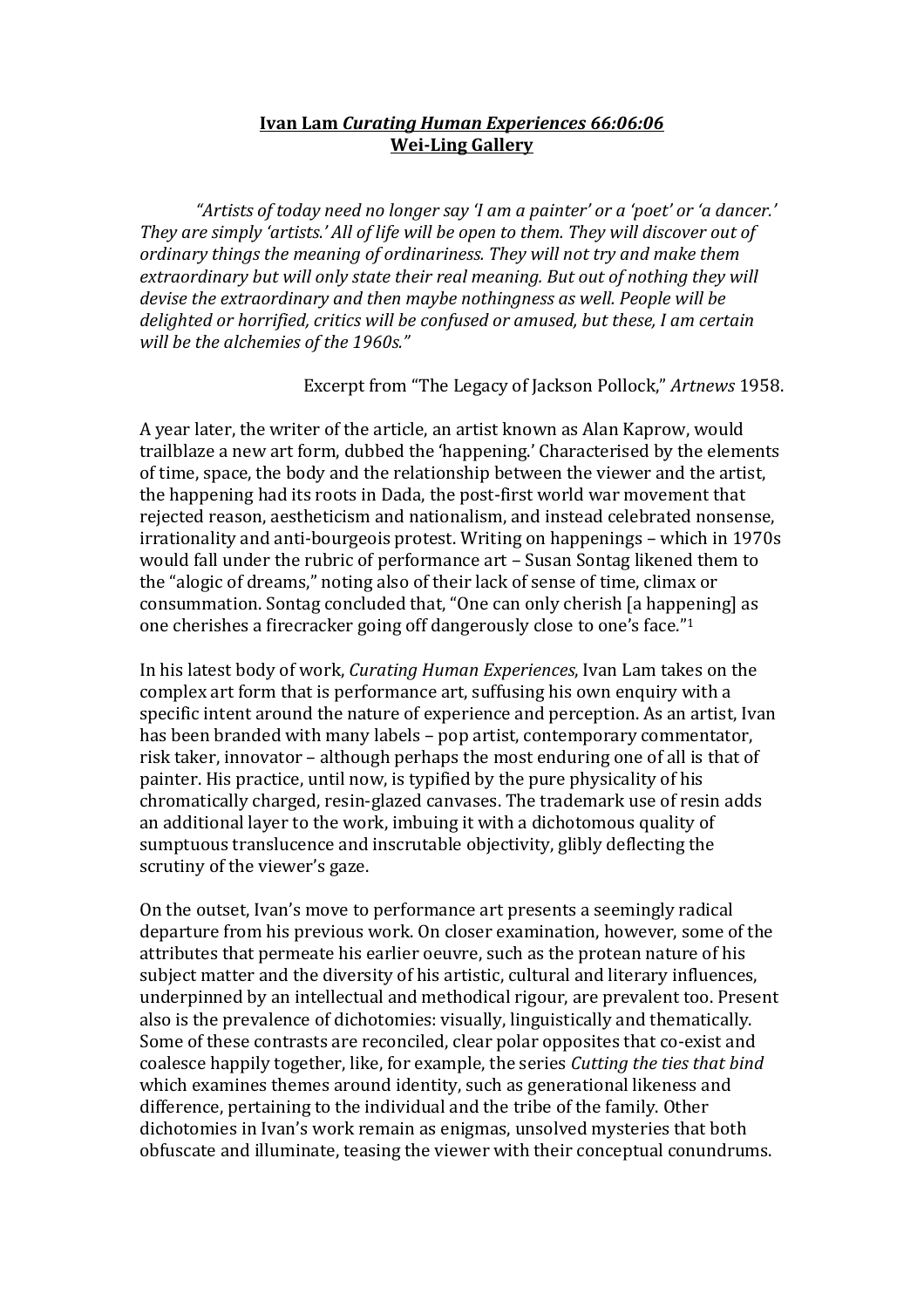This conceptual aspect of Ivan's practice makes the progression from painter to performance artist a more obvious one. Conceptual art, like performance art from which it evolved, both share organising themes such as viewer participation, and a turn toward the linguistic performative (where language does more than communicate but rather acts or consummate an action); both also favour an analyses of the discursive and institutional frames over the material aspect of the work, a realm where ideas triumph over the visual components of the work.

*66:06:06* is the second of Ivan's nascent time-based experiments. The performance involves the artist sitting in a chair in Wei-Ling gallery for a period of 66 hours, 6 minutes and 6 seconds (the proliferation of 6s is an allusion to the symbol of the devil, or if the number is inverted, 9999, a symbol in computer coding and once a source of apprehension with the advent of Y2K). Five other chairs encircle the artist's chair, and are open to visitors to the gallery who can choose to sit with him – although there will be no spoken interaction (at least from the artist); only the phenomenological experience of sitting near or next to some one, and the passing of time.

The drama of the performance does not lie in endurance. In effect, the artist has created a space of pure feeling, where the primacy of existence comes to the fore. Typical to the nature of Ivan's work, dichotomous themes abound: a performance, which by implication is defined by movement is characterised by non-action and contemplation; the role of artist and viewer is interchangeable, as the artist observes the viewer and the viewer observes the artist (as such the performance recalls George Manciunas, the founder of the Fluxus movement who said "everything is art and everyone can do it"); the performance is live but recorded; it is finite, unique and ephemeral, but its recording guarantees its repetition and wide dissemination; and more crucially, through the use of a 360 degree camera, the site specificity of the performance is removed, the viewer can literally chose his or her perspective, and is able to continually shift their position seamlessly from moment to moment.

The screen separating the viewer and the artist – and by definition the reduction of immersiveness and engagement in the performance that is assumed in not being physically present at the site of the event – is substituted by another reality: one that presents the viewer with infinite possibilities in orienting himself, and one that subverts the whole notion of participation; now, ironically, the viewer is more present in their absence.

The props of the performance, commonplace wooden folding chairs on which Ivan and his co-performers/observers sit, have been painted hues of red, the gradation of colour increasing so slightly between them that the difference in colour is only realised from the first and last chair. These chairs will become relics of the performance, conceptualised and elevated in a Duchampian manner to become artworks themselves. The arrangement of these chairs is reminiscent of the work *One and Three Chairs* by conceptual artist Joseph Kosuth*,* in which the meaning of 'chair' is examined through the placement of an object chair, a photographic image of the chair and dictionary definition of the word on a piece